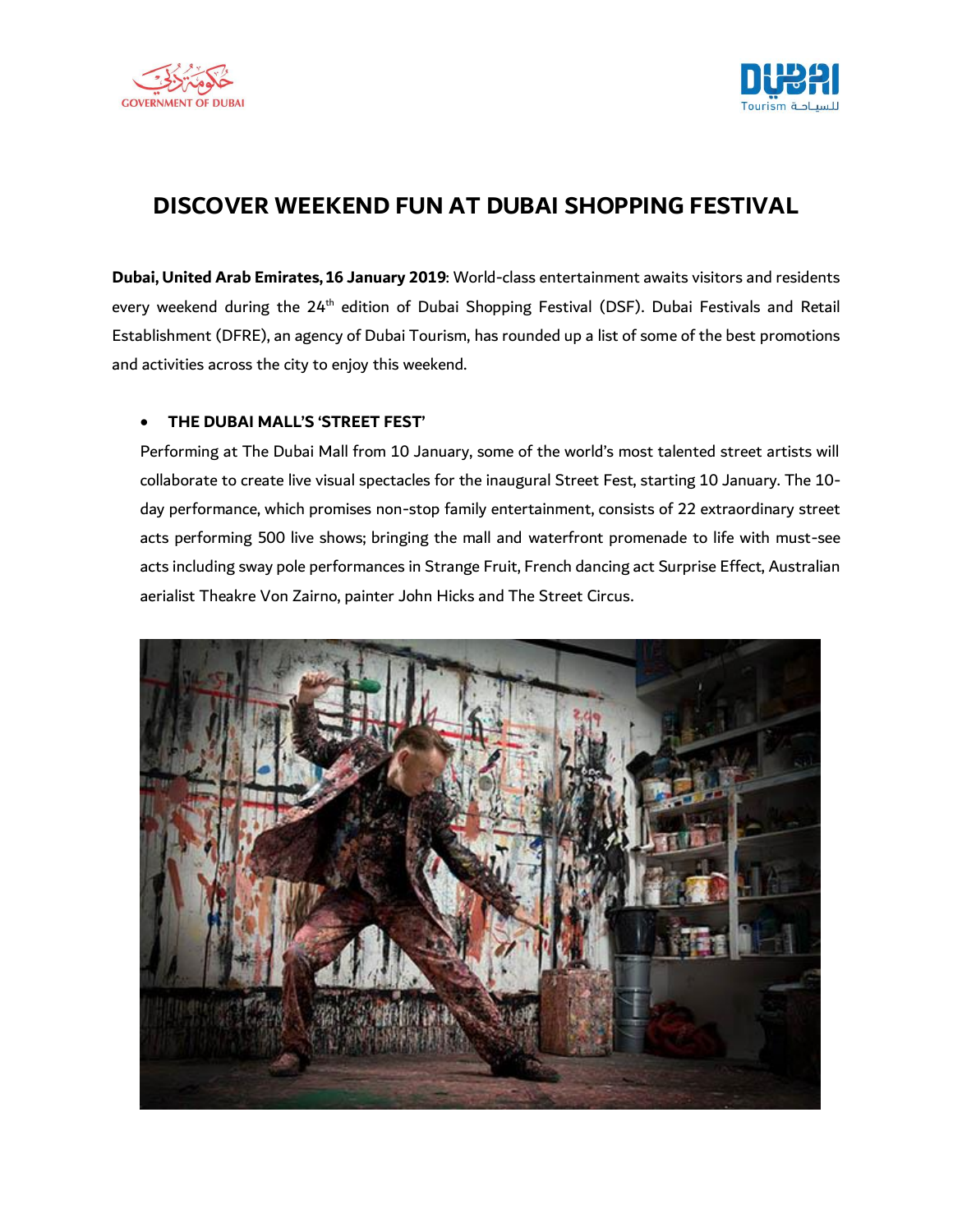



# **THE INTERNATIONAL PREMIERE: JUNOON RETURNS 2019**

After a 13-year hiatus, Pakistan's most iconic rock trio, Junoon, is reuniting for a highly-anticipated concert in Dubai for the first time in the band's history. Members Ali Azmat, Salman Ahmad and Brian O'Connell are getting back together for a world tour in Dubai's Duty Free Tennis Stadium on 18 January. Tickets are priced from AED150 and doors open at 7pm.



## **HIT THE ROLLERCOASTERS**

Thrill-seeking families can enjoy a fun-packed weekend with the Dubai Theme Park Pass. Available to purchase online or at concierge desks, the citywide pass offers reductions on pre-paid access to the best theme park attractions and experiences in the emirate, including IMG Worlds of Adventure and Legoland. With savings of up to 50 per cent, this is the ultimate way to have a fun-filled weekend at unbeatable value.

# **REFLECTIONS OF DUBAI**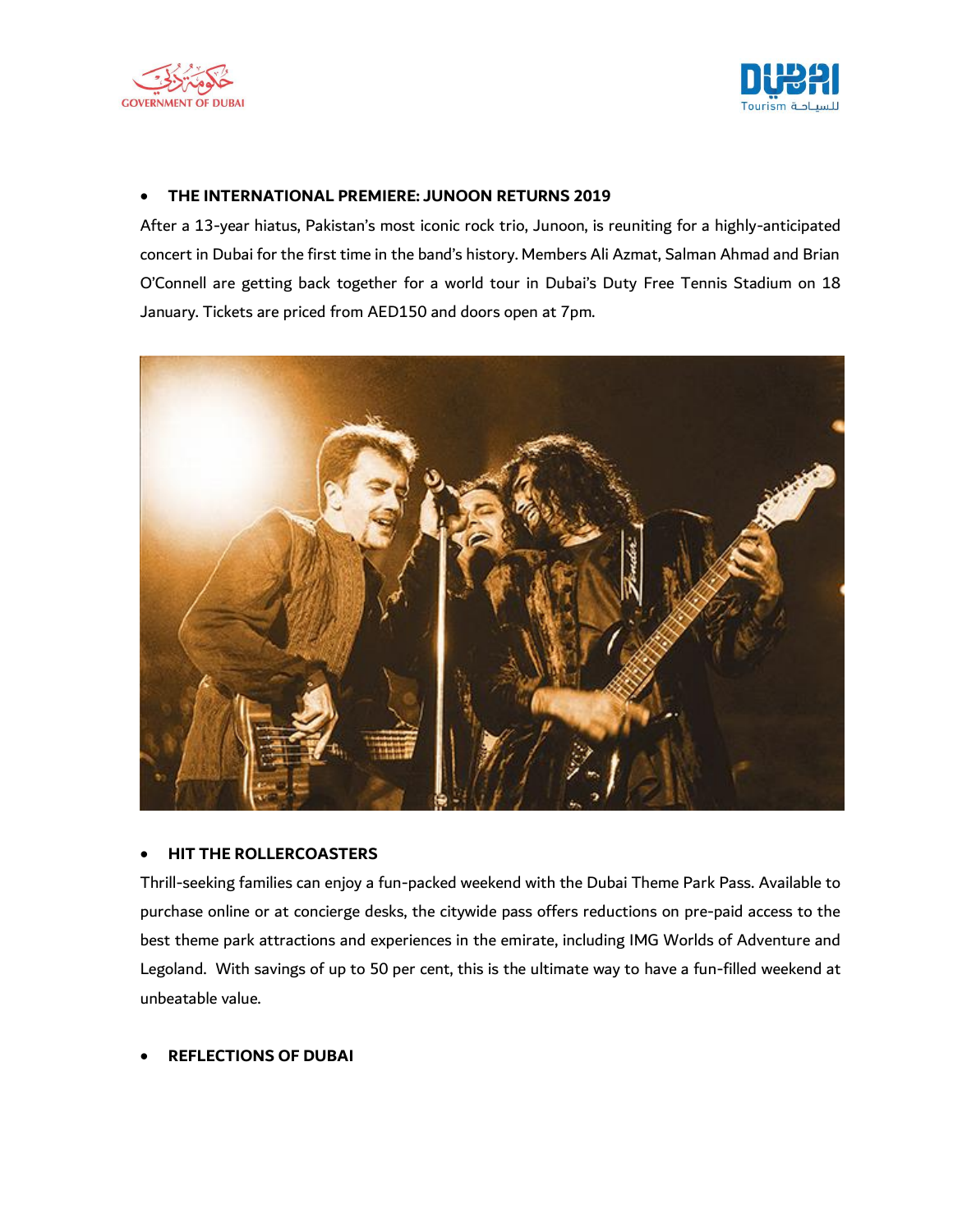



Reflections of Dubai, a cutting-edge, mirror-clad installation, based on inspiration derived from the book of His Highness Sheikh Mohammed Bin Rashid Al Maktoum, Vice President of the UAE and Ruler of Dubai, is an interactive centrepiece that lights up City Walk 2 by Meraas throughout the festival. The intriguing cube encourages reflections of positivity and happiness and is a must-see for visitors and residents of Dubai.



### **LIGHT ART DXB**

The second light art installation creates a mesmerising kaleidoscope of light at Downtown Dubai's Burj Park Plaza. Created by leading Frankfurt and Athens-based designer George Tellos, the sculpture projects a breath-taking showcase for visitors to marvel at.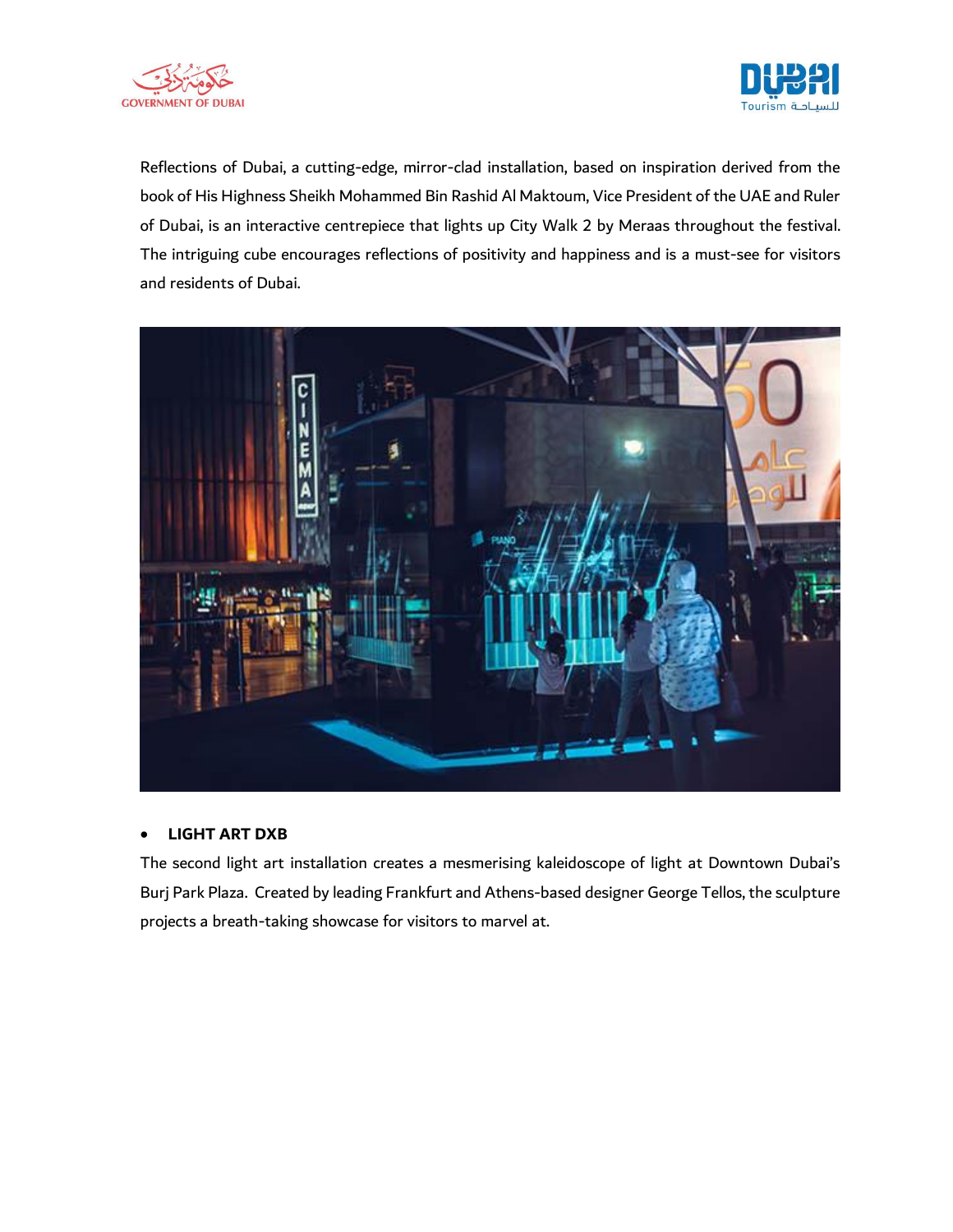





# **CHARLOTTE TILBURY BEAUTY WONDERLAND**

Beauty fans can visit The Dubai Mall and get their hands on the exclusive Pillow Talk range launched by celebrity-favourite cosmetic brand; Charlotte Tilbury. Make-up lovers can explore the world of Charlotte Tilbury at the Pillow Talk Playground activation until 18 January and buy some of the hottest products from the new collection.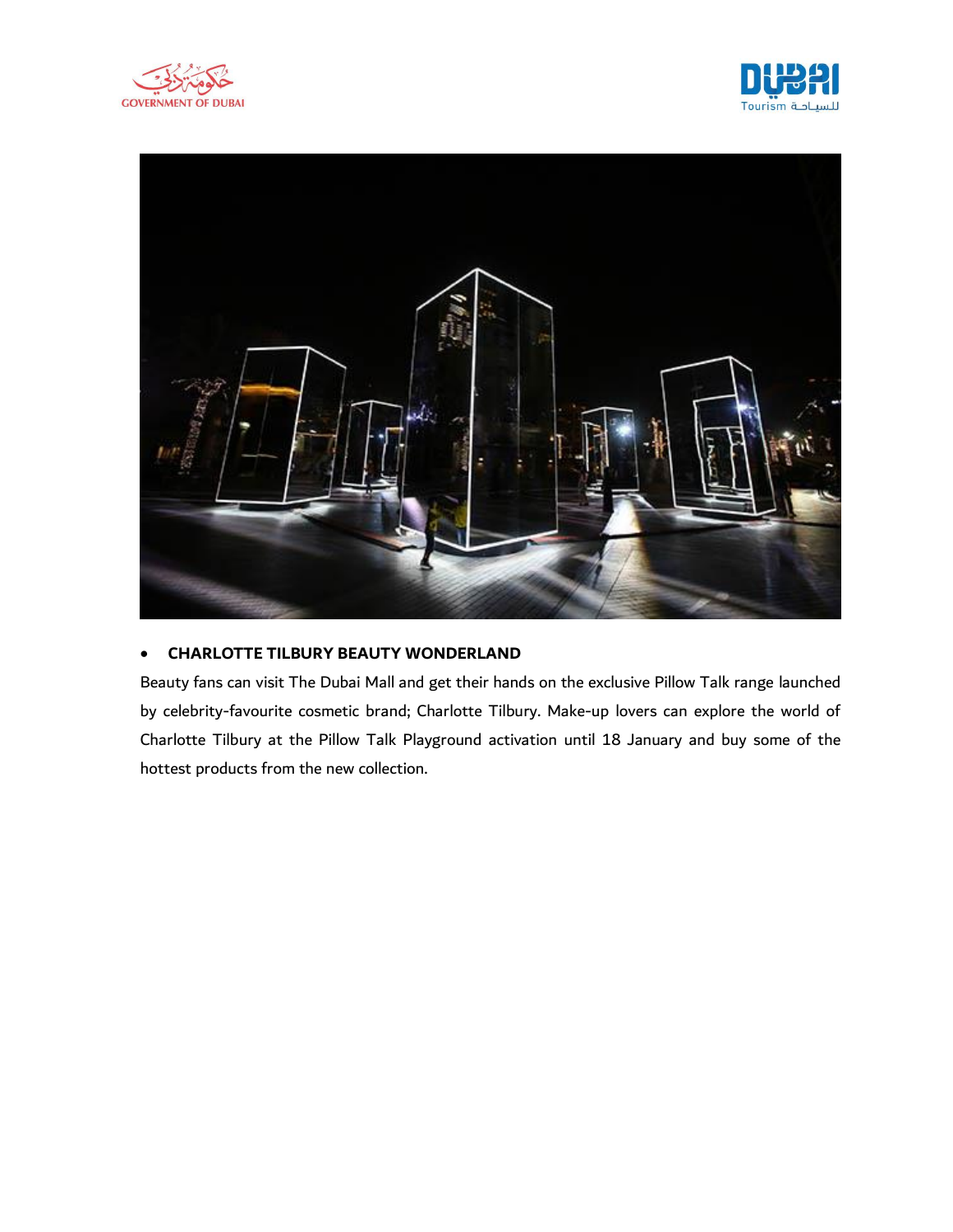





# **DOUBLE CHANCES TO WIN AT DSF FIREWORKS NIGHTS**

Every Thursday and Friday during DSF, The Beach, Al Seef, La Mer, Dubai Festival City and Dubai Creek will entertain crowds with magnificent fireworks displays starting 8pm. As well as spectacular pyrotechnic shows, this year's audiences will also be able to enjoy a host of exclusive offers, special promotions and themed entertainment every weekend during the Dubai Shopping Festival. For every AED 200 spent in any of the waterfront destinations during the DSF Fireworks Nights on shopping, dining, playing and unwinding, visitors can double their chances to win one of 30 Meraas Gift Cards weekly, each worth AED 5,000. A further 50 Meraas Gift Cards will be up for grabs in the last week of DSF, each worth AED 5,000.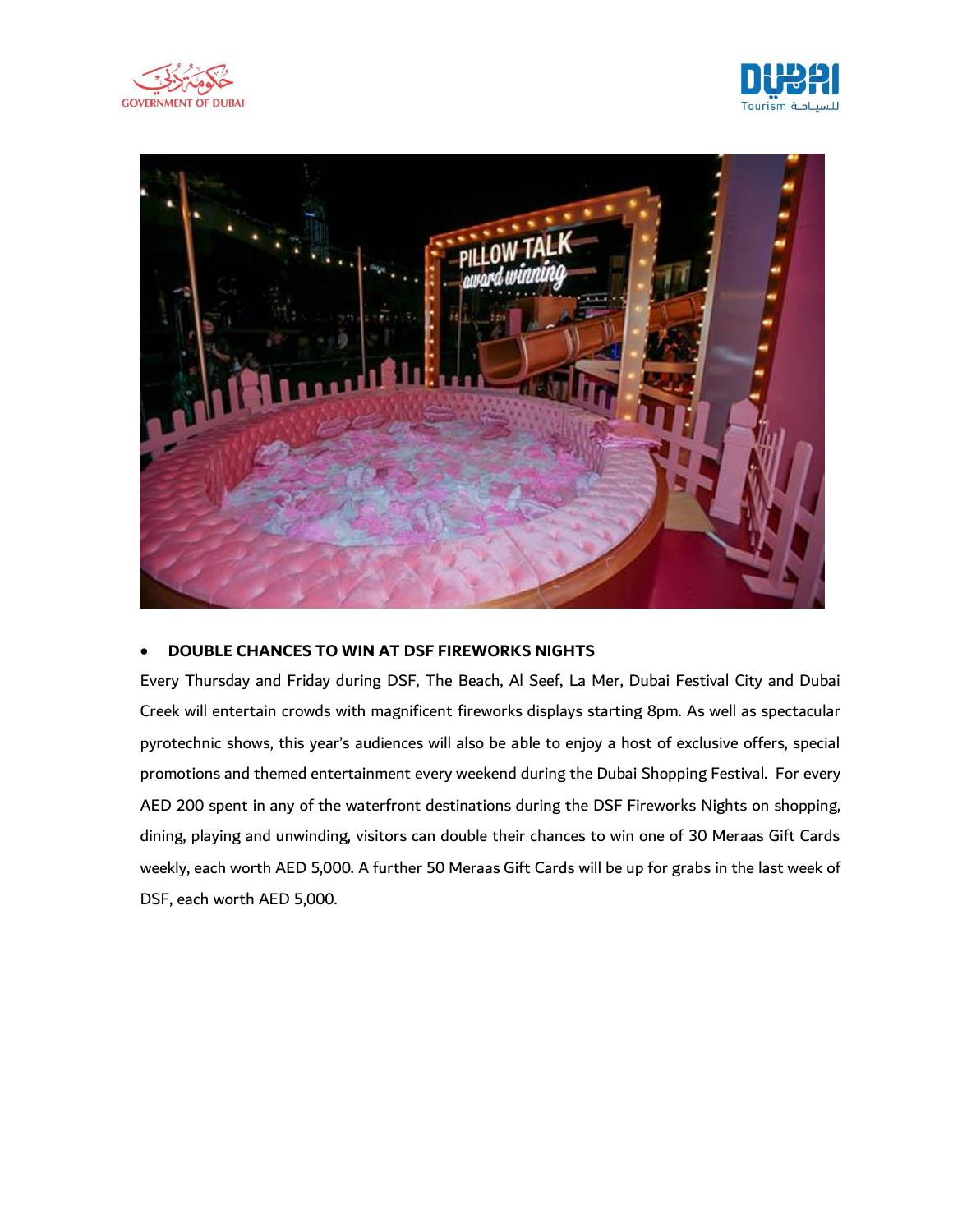





For more information and a full update on DSF activities, visit <http://www.mydsf.ae/> or @DSFSocial and #MyDSF.

DSF is supported by strategic partners which include: Emirates Airlines, Emaar (The Dubai Mall), Majid Al Futtaim (Mall of the Emirates, City Centre Mirdif, City Centre Deira), AW Rostamani Group, Al Futtaim Group (Dubai Festival City Mall), Nakheel Malls (Ibn Battuta Mall, Dragon Mart 1, Dragon Mart 2), Dubai Duty Free, ENOC, Al Zarooni Group (Mercato), Meraas and Etisalat. The key sponsors include VISA and Jumbo.

- **Ends -**

#### **About Dubai's Department of Tourism and Commerce Marketing (Dubai Tourism)**

With the ultimate vision of positioning Dubai as the world's leading tourism destination and commercial hub, Dubai Tourism's mission is to increase the awareness of Dubai among global audiences and to attract tourists and inward investment into the emirate. Dubai Tourism is the principal authority for the planning, supervision, development and marketing of Dubai's tourism sector. It markets and promotes the Emirate's commerce sector and is responsible for the licensing and classification of all tourism services, including hotels, tour operators and travel agents. Brands